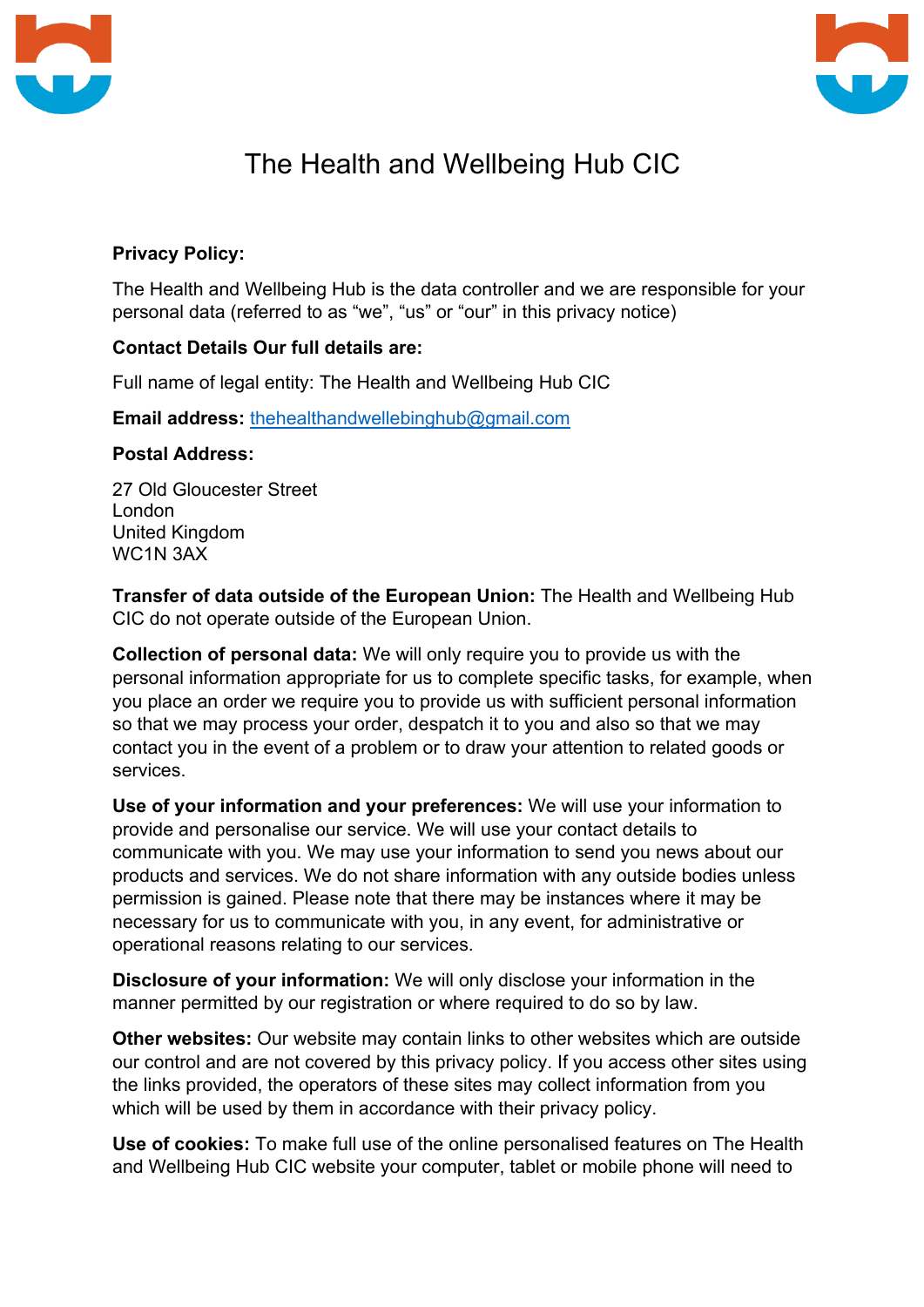



accept cookies, as we can only provide you with certain personalised features of this website by using them. Our cookies do not store sensitive information such as your name, address, or payment details: they simply hold the 'key' that, once you are signed in, is associated with this information. However, if you would prefer to restrict, block, or delete cookies from The Health and Wellbeing Hub CIC you can use your browser to do this. Each browser is different, so check the 'Help' menu of your browser (or your mobile phone's handset manual) to learn how to change your cookie preferences. More information about cookies and how to control how they are set can be found at www.allaboutcookies.org Privacy of personal data We always aim to protect the security of your personal data. We aim to accomplish this by using a combination of methods including, but not limited to: • Whenever your personal information is exchanged between your web browser and our web server, we use highly effective methods of encryption – this is currently 128-bit SSL (secure sockets layer) encryption. • This makes it extremely difficult for someone to intercept and read the information being passed between your web browser and our web server.

**Data Protection (GDPR):** As a UK based business, our handling of your information is controlled by the UK Data Protection Act 1998 (as of May 25th, 2018 this become GDPR). We, therefore, take great care to protect your personal information or anything which might identify you personally such as: 1. First name and last name and D.O.B 2. Email address 3. Organisation information (e.g. Name, Address, Telephone number) For the purposes of this document, "personal data"," processing ", "data controller" and" data processor" have the meanings ascribed to them in the Data Protection Legislation (GDPR). To the extent that The Health and Wellbeing Hub CIC is deemed to be a data processor in respect of personal data processed under the contractual agreement.

**The Health and Wellbeing Hub CIC shall:** 1. Process personal data lawfully, fairly, and transparently, in accordance with the GDPR. 2. Provide full details of what data is needed, why it is needed, and for how long it will be kept, and this information shall be given at the point it is collected. 3. Never take more data than is necessary for The Health and Wellbeing Hub CIC to fulfil its contractual obligations, and to delete it when it is no longer needed. 4. Make all data available for alteration, transfer, deletion, or restriction upon request by the data subject. 5. Implement appropriate technical and organisational measures to safeguard the personal data from unauthorised or unlawful processing, accidental loss, destruction, or damage 6. Obtain, use, process and disclose personal data in the performance of its obligations under the Agreement only.

**But without limitation, each party shall:** 1. only carry out processing of such data in accordance with the other instructions 2. only disclose it to or allow access to it by those of its employees (or agents or subcontractors) who are familiar with data protection requirements and whose use of such data relates to their job or function 3. assist the other with all subject information requests received from data subjects. For the avoidance of doubt, neither party (or its agents or subcontractors) shall acquire any rights in any of the other's personal data or sensitive personal data and shall only be entitled to process it in accordance with its contractual obligations. On termination of the contract each party (or its agents or subcontractors) shall